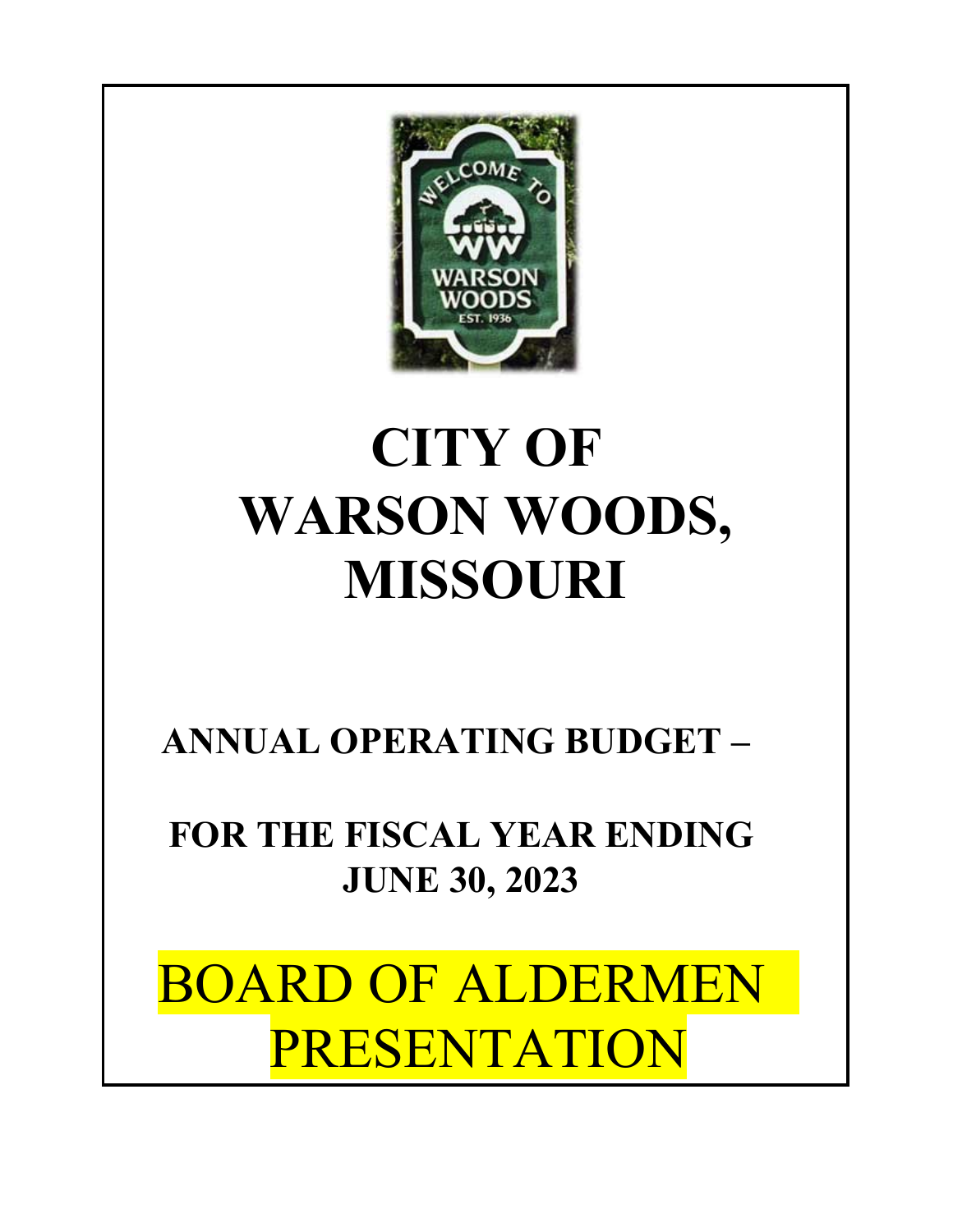#### **CITY OF WARSON WOODS, MISSOURI**

#### **ANNUAL OPERATING BUDGET**

#### **FOR THE FISCAL YEAR ENDING JUNE 30, 2023**

#### Table of Contents

| Consolidated Statements of Revenues, Expenses and Fund Balance,  |  |
|------------------------------------------------------------------|--|
|                                                                  |  |
|                                                                  |  |
| Consolidating Statements of Revenues, Expenses and Fund Balance, |  |
|                                                                  |  |
|                                                                  |  |
| Consolidating Statements of Revenues, Expenses and Fund Balance, |  |
|                                                                  |  |
|                                                                  |  |
| Consolidating Statements of Revenues, Expenses and Fund Balance, |  |
|                                                                  |  |
| Statements of Revenues, Expenses and Fund Balance,               |  |
|                                                                  |  |
|                                                                  |  |
|                                                                  |  |
|                                                                  |  |
|                                                                  |  |
|                                                                  |  |
|                                                                  |  |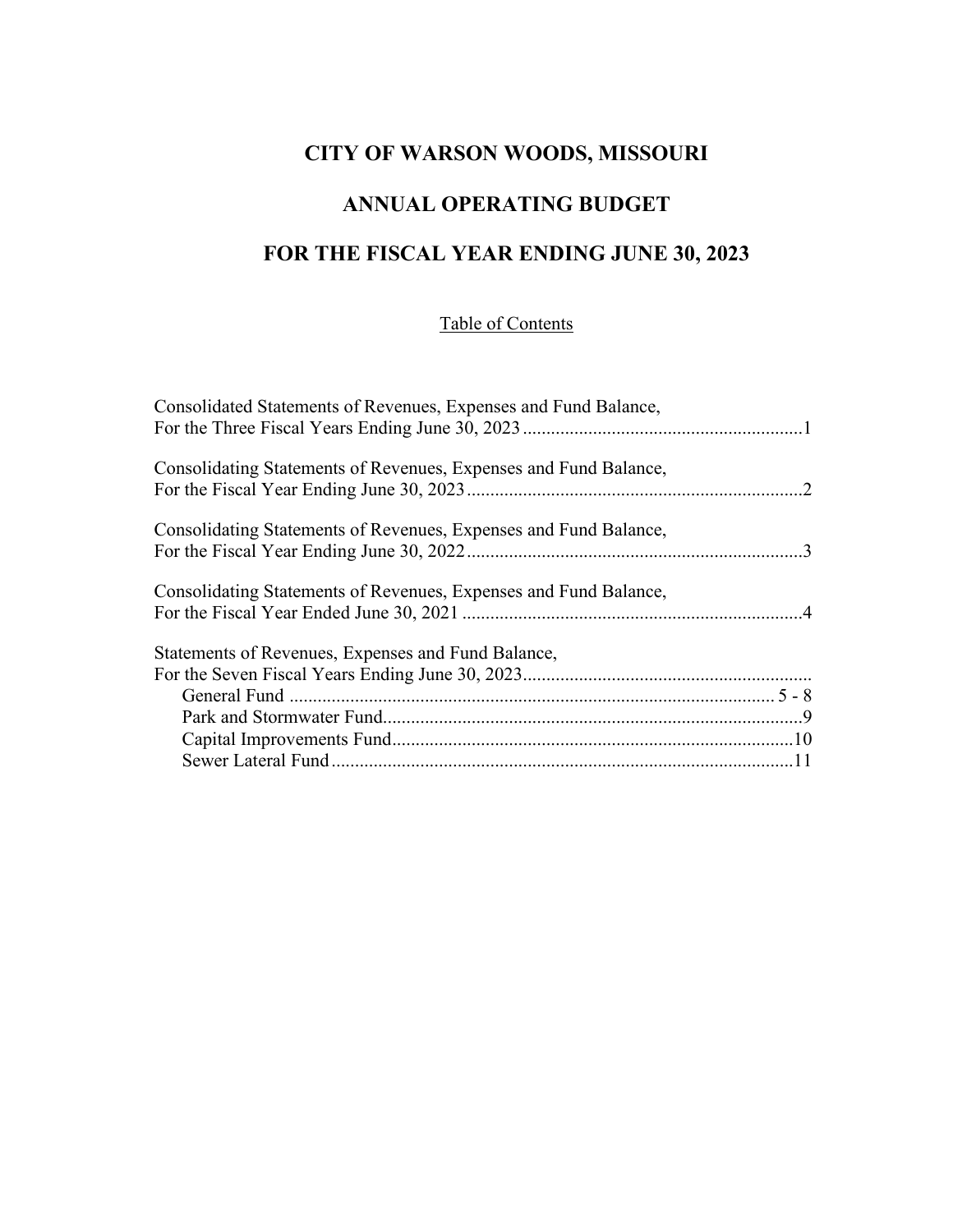# **CITY OF WARSON WOODS, MISSOURI CONSOLIDATED STATEMENTS OF REVENUES, EXPENSES AND FUND BALANCE FOR THE THREE FISCAL YEARS ENDING JUNE 30, 2023**

|                                   | <b>ACTUAL</b>   | <b>FORECAST</b>           | <b>DIFFERENCE</b>       |                 | <b>BUDGET</b>  | <b>DIFFERENCE</b>        |                          |
|-----------------------------------|-----------------|---------------------------|-------------------------|-----------------|----------------|--------------------------|--------------------------|
|                                   | 2021            | 2022                      | FAV / (UNFAV)           |                 | 2023           | FAV / (UNFAV)            |                          |
| <b>REVENUES</b>                   |                 |                           | <b>AMOUNT</b>           | <b>PERCENT</b>  |                | <b>AMOUNT</b>            | <b>PERCENT</b>           |
| <b>Sales Taxes</b>                | \$<br>927,648   | \$1,020,000               | $\mathbb{S}$<br>92,352  | $10.0 \%$ \$    | $1,041,300$ \$ | 21,300                   | 2.1 %                    |
| <b>Property Taxes</b>             | 231,736         | 233,000                   | 1,264                   | $0.5 \%$        | 237,700        | 4,700                    | 2.0 %                    |
| <b>Utility Gross Receipts Tax</b> | 381,123         | 376,800                   | (4,323)                 | $(1.1)\%$       | 386,600        | 9,800                    | 2.6 %                    |
| <b>Intergovernmental Taxes</b>    | 160,877         | 183,000                   | 22,123                  | 13.8 %          | 186,200        | 3,200                    | $1.7\%$                  |
| Licenses, Permits & Fees          | 109,313         | 119,100                   | 9,787                   | $9.0 \%$        | 119,900        | 800                      | $0.7 \%$                 |
| <b>Fines and Public Safety</b>    | 7,731           | 1,600                     | (6, 131)                | $(79.3)\%$      | 1,600          | $\blacksquare$           | $\overline{\phantom{a}}$ |
| Grants                            | 134,929         | 191,300                   | 56,371                  | 41.8 %          | 191,300        | $\overline{\phantom{a}}$ | ۰.                       |
| Miscellaneous Revenue             | (32)            | 4,900                     | 4,932                   | $(15, 412.5)\%$ | 4,900          | -                        | $\blacksquare$           |
| <b>Interest Income</b>            | 595             | 100                       | (495)                   | $(83.2)\%$      | 100            | $\overline{a}$           | $\overline{\phantom{a}}$ |
| Total                             | 1,953,920       | 2,129,800                 | 175,880                 | $9.0 \%$        | 2,169,600      | 39,800                   | 1.9 %                    |
|                                   |                 |                           |                         |                 |                |                          |                          |
| <b>EXPENSES</b>                   |                 |                           |                         |                 |                |                          |                          |
| Administration                    | 210,856         | 231,100                   | (20, 244)               | $(9.6)\%$       | 215,300        | 15,800                   | 6.8 %                    |
| <b>Public Works</b>               | 52,454          | 74,700                    | (22, 246)               | $(42.4)\%$      | 142,400        | (67,700)                 | $(90.6)\%$               |
| City Wide                         | 101,849         | 96,200                    | 5,649                   | 5.5 %           | 111,600        | (15,400)                 | $(16.0)\%$               |
| Court                             | 14,858          | 18,600                    | (3,742)                 | $(25.2)\%$      | 19,600         | (1,000)                  | $(5.4)\%$                |
| Fire                              | 250,858         | 260,500                   | (9,642)                 | $(3.8)\%$       | 278,500        | (18,000)                 | $(6.9)\%$                |
| Police                            | 683,332         | 683,500                   | (168)                   | $(0.0)\%$       | 683,600        | (100)                    | $(0.0)\%$                |
| <b>Park Operations</b>            | 110,844         | 165,600                   | (54, 756)               | $(49.4)\%$      | 189,900        | (24,300)                 | $(14.7)\%$               |
| Capital additions                 | 157,637         | 131,000                   | 26,637                  | 16.9 %          | 204,700        | (73,700)                 | $(56.3)\%$               |
| Debt Service                      | 114,545         | 116,600                   | (2,055)                 | $(1.8)\%$       | 120,900        | (4,300)                  | $(3.7)\%$                |
| Total                             | 1,697,233       | 1,777,800                 | (80, 567)               | $(4.7)\%$       | 1,966,500      | (188,700)                | $(10.6)\%$               |
|                                   |                 |                           |                         |                 |                |                          |                          |
| Excess (deficiency) of revenues   |                 |                           |                         |                 |                |                          |                          |
| over (under) expenditures         | 256,687         | 352,000                   | 95,313                  | 37.1 %          | 203,100        | (148,900)                | $(42.3)\%$               |
| <b>CHANGE IN FUND BALANCE</b>     | 256,687         | 352,000                   | 95,313                  | 37.1 %          | 203,100        | (148,900)                | $(42.3)\%$               |
| <b>FUND BALANCE -</b>             |                 |                           |                         |                 |                |                          |                          |
| Beginning of Year                 | 1,255,593       | 1,512,279                 | 256,687                 |                 | 1,864,279      | 352,000                  |                          |
| End of Year                       | 1,512,280<br>\$ | 1,864,279<br>$\mathbb{S}$ | 352,000<br>$\mathbb{S}$ |                 | 2,067,379      | 203,100<br>$\mathbb{S}$  |                          |
|                                   |                 |                           |                         |                 |                |                          |                          |
|                                   |                 |                           |                         |                 |                |                          |                          |

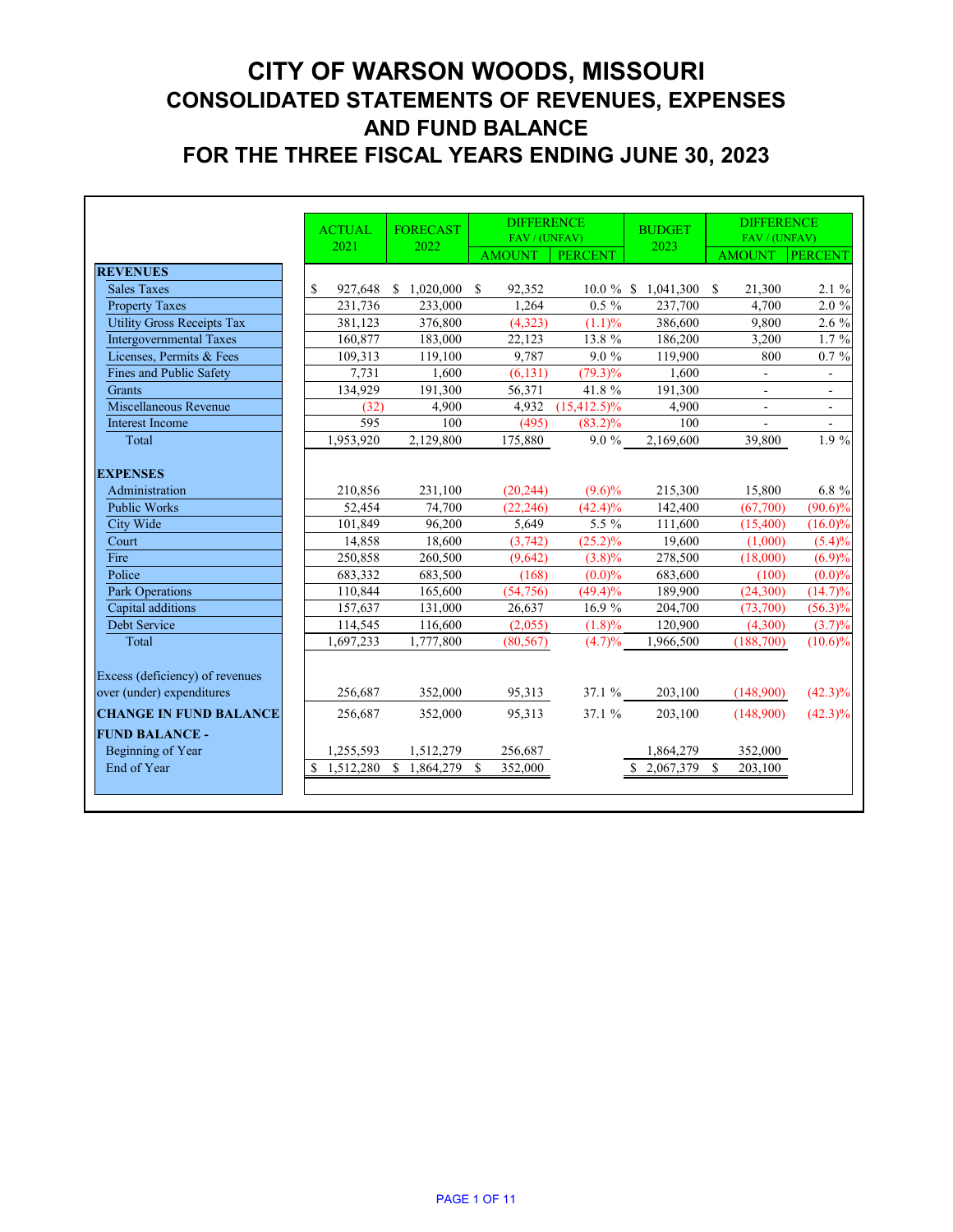## **CITY OF WARSON WOODS, MISSOURI BUDGETED CONSOLIDATING STATEMENTS OF REVENUES, EXPENSES AND FUND BALANCE FOR THE FISCAL YEAR ENDING JUNE 30, 2023**

|                                                                                                |                           |                              |                              |               | <b>FUND NAME</b>       |                         |             |
|------------------------------------------------------------------------------------------------|---------------------------|------------------------------|------------------------------|---------------|------------------------|-------------------------|-------------|
|                                                                                                |                           | <b>Sewer</b><br>Lateral      | Capital<br>Improve-<br>ments |               | Park and<br>Stormwater | General                 | Total       |
| <b>REVENUES</b>                                                                                |                           |                              |                              |               |                        |                         |             |
| <b>Sales Taxes</b>                                                                             | \$                        |                              | \$<br>231,900                | $\mathbb{S}$  | 230,800                | 578,600<br>$\mathbb{S}$ | \$1,041,300 |
| <b>Property Taxes</b>                                                                          |                           |                              |                              |               |                        | 237,700                 | 237,700     |
| <b>Utility Gross Receipts Tax</b>                                                              |                           | $\frac{1}{2}$                | $\blacksquare$               |               |                        | 386,600                 | 386,600     |
| <b>Intergovernmental Taxes</b>                                                                 |                           |                              | $\overline{\phantom{a}}$     |               |                        | 186,200                 | 186,200     |
| Licenses, Permits & Fees                                                                       |                           | 47,000                       | $\overline{\phantom{a}}$     |               |                        | 72,900                  | 119,900     |
| <b>Fines and Public Safety</b>                                                                 |                           |                              |                              |               |                        | 1,600                   | 1,600       |
| Miscellaneous Revenue                                                                          |                           | $\qquad \qquad \blacksquare$ | $\qquad \qquad \blacksquare$ |               |                        | 4,900                   | 4,900       |
| <b>Interest Income</b>                                                                         |                           |                              |                              |               |                        | 100                     | 100         |
|                                                                                                |                           | 47,000                       | 231,900                      |               | 230,800                | 1,659,900               | 2,169,600   |
| <b>EXPENSES</b>                                                                                |                           |                              |                              |               |                        |                         |             |
| Administration                                                                                 |                           |                              |                              |               | 2,000                  | 213,300                 | 215,300     |
| <b>Public Works</b>                                                                            |                           |                              |                              |               |                        | 142,400                 | 142,400     |
| <b>City Wide</b>                                                                               |                           | $\overline{\phantom{a}}$     | $\overline{\phantom{a}}$     |               |                        | 111,600                 | 111,600     |
| Court                                                                                          |                           |                              | -                            |               |                        | 19,600                  | 19,600      |
| Fire                                                                                           |                           | $\overline{\phantom{a}}$     | $\overline{\phantom{a}}$     |               |                        | 278,500                 | 278,500     |
| Police                                                                                         |                           |                              |                              |               |                        | 683,600                 | 683,600     |
| Operations                                                                                     |                           | 58,800                       |                              |               | 131,100                |                         | 189,900     |
| Capital additions                                                                              |                           |                              | 204,000                      |               | 700                    |                         | 204,700     |
| Debt Service                                                                                   |                           |                              |                              |               | 120,900                |                         | 120,900     |
| Total                                                                                          |                           | 58,800                       | 204,000                      |               | 254,700                | 1,449,000               | 1,966,500   |
| Excess (deficiency) of revenues<br>over (under) expenditures<br><b>OTHER SOURCES (USES) OF</b> |                           | (11,800)                     | 27,900                       |               | (23,900)               | 210,900                 | 203,100     |
| <b>FUNDS</b>                                                                                   |                           |                              |                              |               |                        |                         |             |
| Transfers                                                                                      |                           |                              |                              |               | 1,000                  | (1,000)                 |             |
| <b>CHANGE IN FUND BALANCE</b>                                                                  |                           | (11,800)                     | 27,900                       |               | (22,900)               | 209,900                 | 203,100     |
| <b>FUND BALANCE -</b>                                                                          |                           |                              |                              |               |                        |                         |             |
| Beginning of Year                                                                              |                           | 90,266                       | 265,114                      |               | 1,187                  | 1,507,712               | 1,864,279   |
| End of Year                                                                                    | $\boldsymbol{\mathsf{S}}$ | 78,466                       | \$<br>293,014                | $\mathbf{\$}$ | (21, 713)              | \$1,717,612             | \$2,067,379 |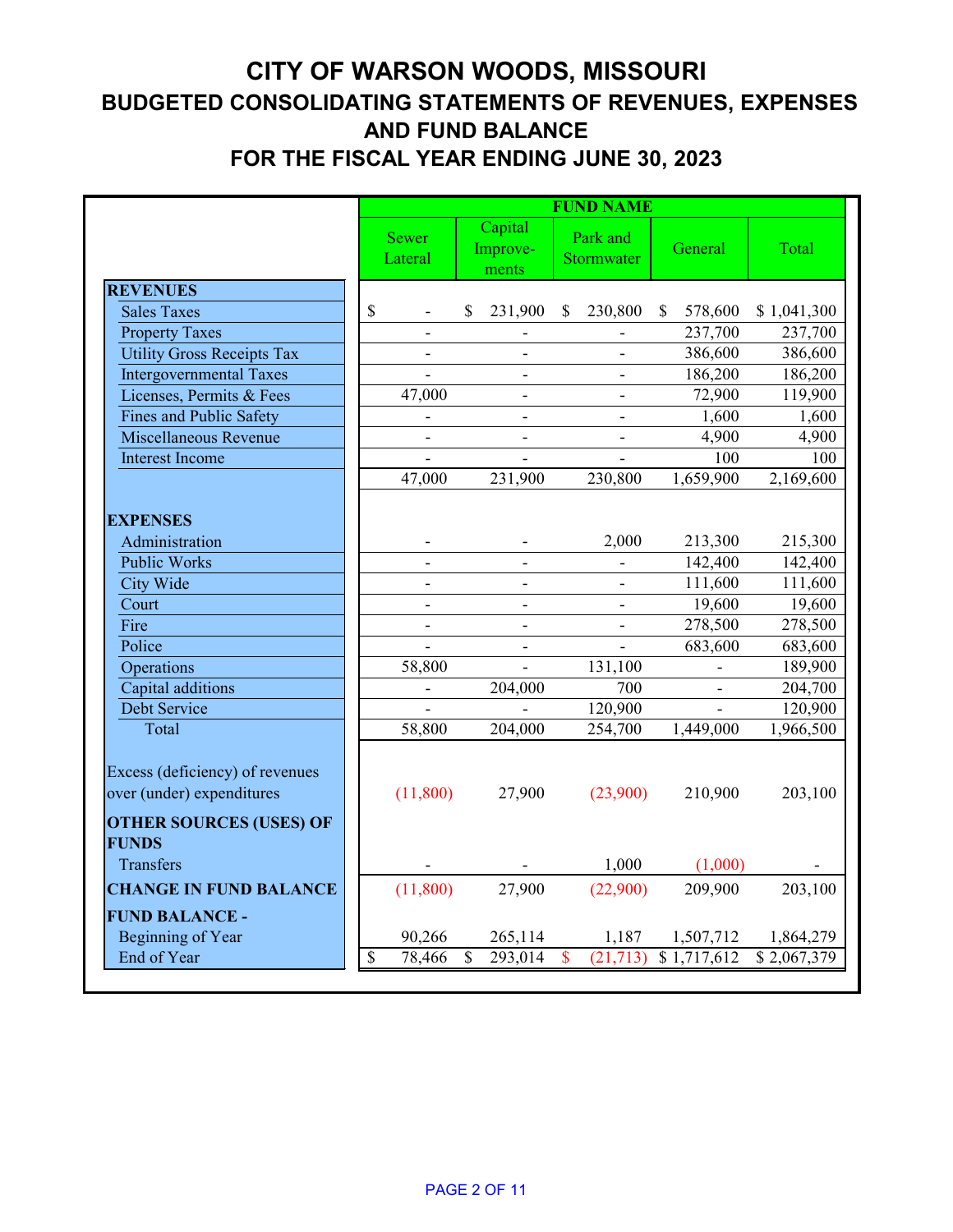### **CITY OF WARSON WOODS, MISSOURI FORECASTED CONSOLIDATING STATEMENTS OF REVENUES, EXPENSES AND FUND BALANCE FOR THE FISCAL YEAR ENDING JUNE 30, 2022**

|                                                                                                |                          |                              |              | <b>FUND NAME</b>       |                         |             |
|------------------------------------------------------------------------------------------------|--------------------------|------------------------------|--------------|------------------------|-------------------------|-------------|
|                                                                                                | <b>Sewer</b><br>Lateral  | Capital<br>Improve-<br>ments |              | Park and<br>Stormwater | General                 | Total       |
| <b>REVENUES</b>                                                                                |                          |                              |              |                        |                         |             |
| <b>Sales Taxes</b>                                                                             | \$                       | \$<br>227,300                | $\mathbb{S}$ | 226,200                | 566,500<br>$\mathbb{S}$ | \$1,020,000 |
| <b>Property Taxes</b>                                                                          |                          |                              |              |                        | 233,000                 | 233,000     |
| <b>Utility Gross Receipts Tax</b>                                                              |                          |                              |              |                        | 376,800                 | 376,800     |
| <b>Intergovernmental Taxes</b>                                                                 |                          | $\overline{\phantom{a}}$     |              |                        | 183,000                 | 183,000     |
| Licenses, Permits & Fees                                                                       | 46,200                   | $\overline{\phantom{a}}$     |              |                        | 72,900                  | 119,100     |
| <b>Fines and Public Safety</b>                                                                 |                          | $\overline{\phantom{0}}$     |              |                        | 1,600                   | 1,600       |
| Miscellaneous Revenue                                                                          |                          |                              |              |                        | 4,900                   | 4,900       |
| <b>Interest Income</b>                                                                         |                          |                              |              |                        | 100                     | 100         |
|                                                                                                | 46,200                   | 227,300                      |              | 226,200                | 1,630,100               | 2,129,800   |
| <b>EXPENSES</b>                                                                                |                          |                              |              |                        |                         |             |
| Administration                                                                                 |                          |                              |              | 2,000                  | 229,100                 | 231,100     |
| <b>Public Works</b>                                                                            |                          |                              |              |                        | 74,700                  | 74,700      |
| <b>City Wide</b>                                                                               | $\overline{\phantom{a}}$ | $\overline{a}$               |              |                        | 96,200                  | 96,200      |
| Court                                                                                          |                          | $\overline{a}$               |              |                        | 18,600                  | 18,600      |
| Fire                                                                                           |                          | $\overline{\phantom{0}}$     |              |                        | 260,500                 | 260,500     |
| Police                                                                                         |                          |                              |              |                        | 683,500                 | 683,500     |
| Operations                                                                                     | 58,800                   |                              |              | 106,800                |                         | 165,600     |
| Capital additions                                                                              |                          | 130,300                      |              | 700                    |                         | 131,000     |
| Debt Service                                                                                   |                          |                              |              | 116,600                | $\overline{a}$          | 116,600     |
| Total                                                                                          | 58,800                   | 130,300                      |              | 226,100                | 1,362,600               | 1,777,800   |
| Excess (deficiency) of revenues<br>over (under) expenditures<br><b>OTHER SOURCES (USES) OF</b> | (12,600)                 | 97,000                       |              | 100                    | 267,500                 | 352,000     |
| <b>FUNDS</b><br>Transfers                                                                      |                          |                              |              |                        |                         |             |
| <b>CHANGE IN FUND BALANCE</b>                                                                  | (12,600)                 | 97,000                       |              | 100                    | 267,500                 | 352,000     |
| <b>FUND BALANCE -</b><br>Beginning of Year                                                     | 102,866                  | 168,114                      |              | 1,087                  | 1,240,212               | 1,512,279   |
| End of Year                                                                                    | \$<br>90,266             | \$<br>265,114                | $\mathbb{S}$ | 1,187                  | \$1,507,712             | \$1,864,279 |
|                                                                                                |                          |                              |              |                        |                         |             |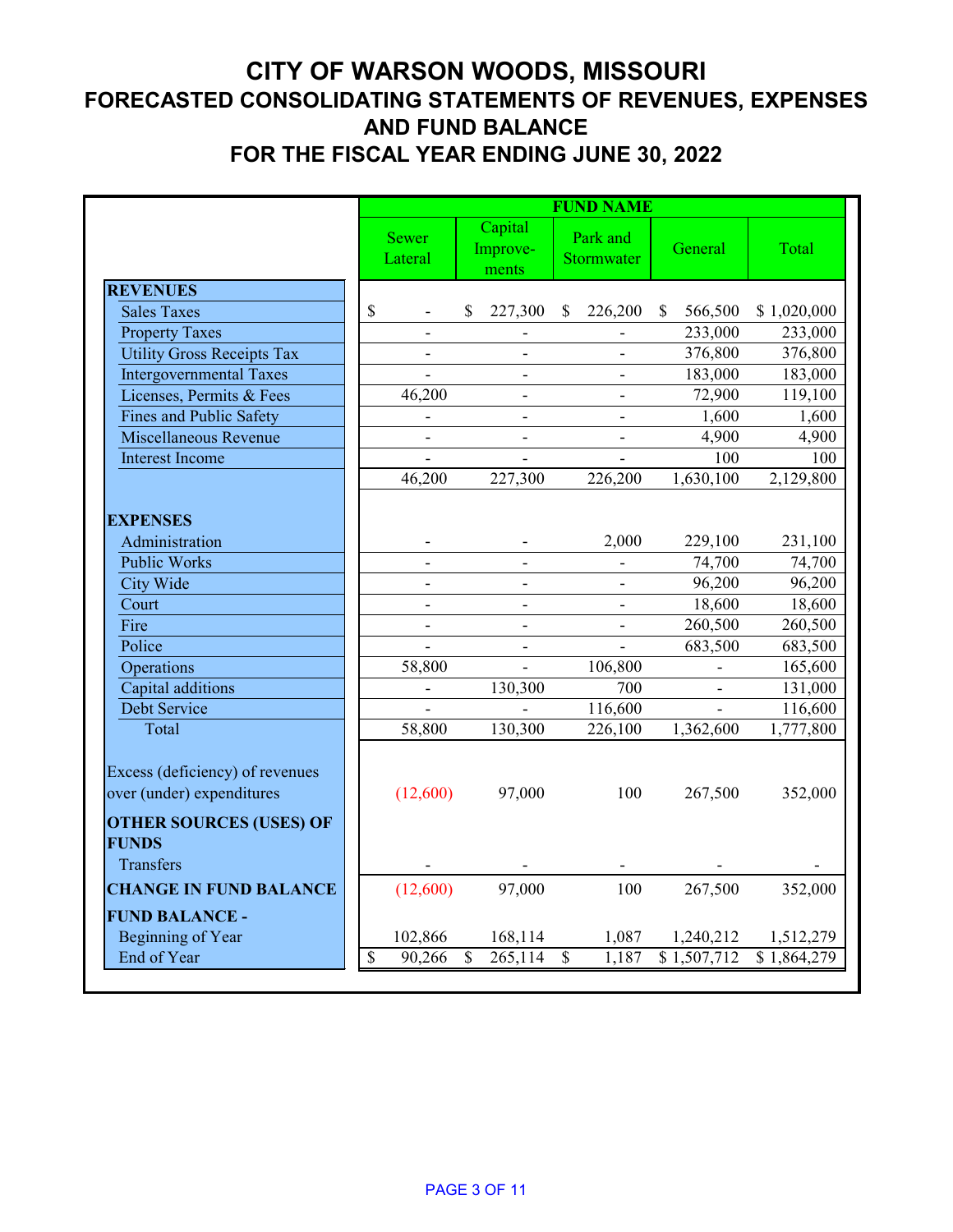### **CITY OF WARSON WOODS, MISSOURI CONSOLIDATING STATEMENTS OF REVENUES, EXPENSES AND FUND BALANCE FOR THE FISCAL YEAR ENDED JUNE 30, 2020**

|                                                                                                | <b>FUND NAME</b> |                          |              |                              |                           |                        |                         |              |             |  |  |
|------------------------------------------------------------------------------------------------|------------------|--------------------------|--------------|------------------------------|---------------------------|------------------------|-------------------------|--------------|-------------|--|--|
|                                                                                                |                  | <b>Sewer</b><br>Lateral  |              | Capital<br>Improve-<br>ments |                           | Park and<br>Stormwater | General                 |              | Total       |  |  |
| <b>REVENUES</b>                                                                                |                  |                          |              |                              |                           |                        |                         |              |             |  |  |
| <b>Sales Taxes</b>                                                                             | \$               |                          | $\mathbb{S}$ | 173,358                      | $\mathbb{S}$              | 224,639                | 529,651<br>$\mathbb{S}$ | $\mathbb{S}$ | 927,648     |  |  |
| <b>Property Taxes</b>                                                                          |                  |                          |              |                              |                           |                        | 231,736                 |              | 231,736     |  |  |
| <b>Utility Gross Receipts Tax</b>                                                              |                  |                          |              |                              |                           |                        | 381,123                 |              | 381,123     |  |  |
| <b>Intergovernmental Taxes</b>                                                                 |                  |                          |              |                              |                           |                        | 160,877                 |              | 160,877     |  |  |
| Licenses, Permits & Fees                                                                       |                  | 39,056                   |              | $\overline{\phantom{a}}$     |                           |                        | 70,257                  |              | 109,313     |  |  |
| Fines and Public Safety                                                                        |                  |                          |              |                              |                           |                        | 7,731                   |              | 7,731       |  |  |
| Miscellaneous Revenue                                                                          |                  | $\overline{\phantom{a}}$ |              | $\qquad \qquad \blacksquare$ |                           |                        | (32)                    |              | (32)        |  |  |
| Interest Income                                                                                |                  |                          |              |                              |                           |                        | 595                     |              | 595         |  |  |
|                                                                                                |                  | 39,056                   |              | 173,358                      |                           | 224,639                | 1,516,867               |              | 1,953,920   |  |  |
| <b>EXPENSES</b>                                                                                |                  |                          |              |                              |                           |                        |                         |              |             |  |  |
| Administration                                                                                 |                  |                          |              |                              |                           |                        | 210,856                 |              | 210,856     |  |  |
| Public Works                                                                                   |                  |                          |              | $\frac{1}{2}$                |                           |                        | 52,454                  |              | 52,454      |  |  |
| <b>City Wide</b>                                                                               |                  |                          |              |                              |                           |                        | 101,849                 |              | 101,849     |  |  |
| Court                                                                                          |                  |                          |              |                              |                           |                        | 14,858                  |              | 14,858      |  |  |
| Fire                                                                                           |                  |                          |              |                              |                           |                        | 250,858                 |              | 250,858     |  |  |
| Police                                                                                         |                  | $\overline{\phantom{a}}$ |              | $\blacksquare$               |                           |                        | 683,332                 |              | 683,332     |  |  |
| Operations                                                                                     |                  | 27,041                   |              |                              |                           | 83,803                 |                         |              | 110,844     |  |  |
| Capital additions                                                                              |                  |                          |              | 157,398                      |                           | 239                    |                         |              | 157,637     |  |  |
| Debt Service                                                                                   |                  |                          |              |                              |                           | 114,545                |                         |              | 114,545     |  |  |
| Total                                                                                          |                  | 27,041                   |              | 157,398                      |                           | 198,587                | 1,314,207               |              | 1,697,233   |  |  |
| Excess (deficiency) of revenues<br>over (under) expenditures<br><b>OTHER SOURCES (USES) OF</b> |                  | 12,015                   |              | 15,960                       |                           | 26,052                 | 202,660                 |              | 256,687     |  |  |
| <b>FUNDS</b>                                                                                   |                  |                          |              |                              |                           |                        |                         |              |             |  |  |
| Transfers                                                                                      |                  |                          |              |                              |                           | (24,959)               | 24,959                  |              |             |  |  |
| <b>CHANGE IN FUND BALANCE</b>                                                                  |                  | 12,015                   |              | 15,960                       |                           | 1,093                  | 227,619                 |              | 256,687     |  |  |
| <b>FUND BALANCE -</b>                                                                          |                  |                          |              |                              |                           |                        |                         |              |             |  |  |
| Beginning of Year                                                                              |                  | 90,851                   |              | 152,154                      |                           | (6)                    | 1,012,593               |              | 1,255,593   |  |  |
| End of Year                                                                                    | \$               | 102,866                  | \$           | 168,114                      | $\boldsymbol{\mathsf{S}}$ | 1,087                  | \$1,240,212             |              | \$1,512,280 |  |  |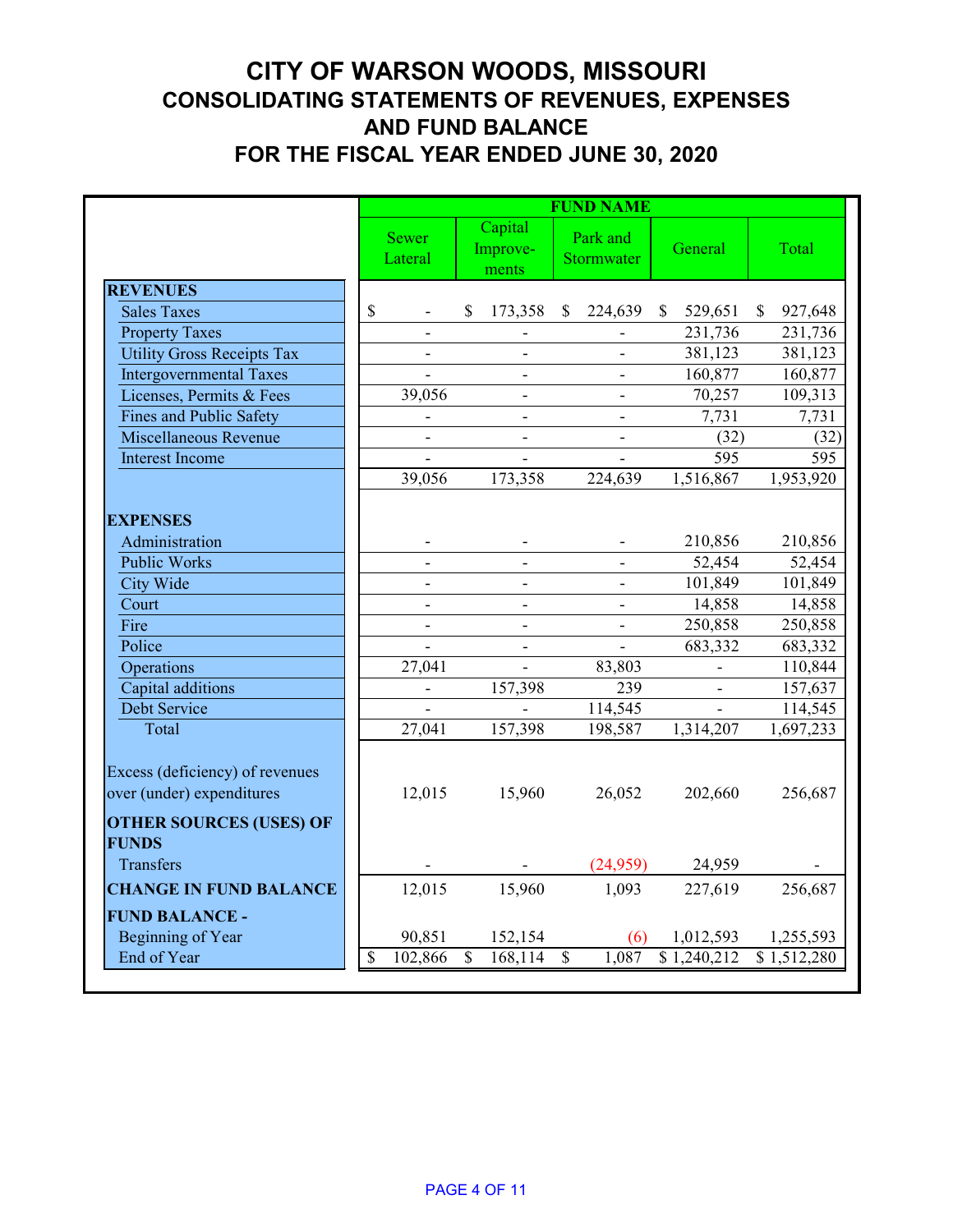|                                     |              |                          |                | <b>ACTUAL</b>                |               |                          |                          | <b>BUDGET</b>            | <b>FORECAST</b>             | <b>BUDGET</b> |
|-------------------------------------|--------------|--------------------------|----------------|------------------------------|---------------|--------------------------|--------------------------|--------------------------|-----------------------------|---------------|
|                                     |              | 2017                     | 2018           | 2019                         | 2020          |                          | 2021                     | 2022                     | 2022                        | 2023          |
| <b>REVENUES</b>                     |              |                          |                |                              |               |                          |                          |                          |                             |               |
| <b>Sales Taxes</b>                  |              |                          |                |                              |               |                          |                          |                          |                             |               |
| Sales Tax - 1%                      | <sup>S</sup> | 345,162<br><sup>S</sup>  | 372,956        | 336,217<br>\$                | 363,250<br>-S |                          | <sup>\$</sup><br>373,655 | 406,200<br>-S            | 347,400 \$<br><sup>\$</sup> | 354,400       |
| Use Tax                             |              |                          |                |                              |               |                          |                          |                          | 25,700                      | 26,300        |
| 1/4% Sales Tax                      |              | 88,968                   | 88,915         | 86,983                       |               | 87,895                   | 96,179                   | 91,600                   | 96,900                      | 98,900        |
| <b>Public Safety Tax</b>            |              |                          | 58,788         | 108,213                      | 106,430       |                          | 103,045                  | 99,000                   | 96,500                      | 99,000        |
| Rock Hill Sales Tax Sharin          |              | (39,991)                 | (29,700)       | (24, 669)                    | (19,047)      |                          | (43,228)                 |                          |                             |               |
| Total                               |              | 394,138                  | 490,959        | 506,744                      | 538,528       |                          | 529,651                  | 596,800                  | 566,500                     | 578,600       |
| <b>Property Taxes</b>               |              |                          |                |                              |               |                          |                          |                          |                             |               |
| Real Estate Tax                     |              | 214,285                  | 221,080        | 223,966                      | 228,847       |                          | 231,736                  | 222,500                  | 233,000                     | 237,700       |
| <b>Utility Gross Receipts Taxes</b> |              |                          |                |                              |               |                          |                          |                          |                             |               |
| <b>Utilities Gross Receipts</b>     |              | 385,962                  | 394,624        | 379,027                      | 370,964       |                          | (1,589)                  | 11,000                   | 2,500                       | 2,600         |
| <b>Electric Utility Tax</b>         |              |                          |                |                              |               |                          | 167,381                  | 175,300                  | 172,400                     | 176,800       |
| <b>Gas Utility Tax</b>              |              |                          |                |                              |               |                          | 84,206                   | 88,200                   | 81,800                      | 83,900        |
| Water Utility Tax                   |              |                          |                |                              |               |                          | 53,447                   | 59,500                   | 44,100                      | 45,300        |
| <b>Telecom Utility Tax</b>          |              | $\overline{\phantom{a}}$ |                |                              |               |                          | 58,343                   | 59,500                   | 50,600                      | 51,900        |
| <b>County Utility Tax</b>           |              | 1,969                    | 1,840          | 1,648                        |               | 2,178                    | 2,279                    | 2,800                    | 2,700                       | 2,800         |
| Cable T.V. Franchise Tax            |              | 41,816                   | 36,986         | 37,050                       |               | 17,706                   | 17,056                   | 18,000                   | 22,700                      | 23,300        |
| Total                               |              | 429,747                  | 433,449        | 417,725                      | 390,848       |                          | 381,123                  | 414,300                  | 376,800                     | 386,600       |
| <b>Intergovernmental Taxes</b>      |              |                          |                |                              |               |                          |                          |                          |                             |               |
| Gasoline Tax                        |              | 52,690                   | 52,578         | 52,901                       |               | 51,931                   | 50,629                   | 48,900                   | 57,200                      | 58,400        |
| Road Fund                           |              | 70,181                   | 71,633         | 72,652                       |               | 77,341                   | 75,745                   | 72,300                   | 83,000                      | 84,700        |
| Motor VehicleTax                    |              | 25,731                   | 26,607         | 25,691                       |               | 23,174                   | 30,570                   | 24,000                   | 36,900                      | 37,700        |
| Cigarette Tax                       |              | 5,665                    | 4,598          | 4,124                        |               | 4,003                    | 3,933                    | 3,600                    | 5,900                       | 5,400         |
| Total                               |              | 154,267                  | 155,416        | 155,368                      | 156,449       |                          | 160,877                  | 148,800                  | 183,000                     | 186,200       |
| <b>Licenses, Permits &amp; Fees</b> |              |                          |                |                              |               |                          |                          |                          |                             |               |
| <b>Utility Application Fees</b>     |              | 1,000                    | 1,000          |                              |               |                          |                          |                          |                             |               |
| <b>Merchants License</b>            |              | 54,889                   | 51,150         | 49,046                       |               | 52,025                   | 54,981                   | 52,500                   | 55,300                      | 55,300        |
| <b>Auto Fees</b>                    |              | 8,456                    | 8,318          | 7,990                        |               | 8,237                    | 8,469                    | 8,500                    | 11,000                      | 11,000        |
| <b>Building Permit</b>              |              | 1,415                    | 1,050          | 800                          |               | 950                      | 800                      | 600                      | 1,200                       | 1,200         |
| <b>Inspection Fees</b>              |              | 1,100                    | 1,055          | 300                          |               | 525                      | 800                      | 400                      | 400                         | 400           |
| <b>Zoning Fees</b>                  |              | 4,025                    | 4,500          | 2,700                        |               | 4,150                    | 3,450                    | 3,400                    | 3,400                       | 3,400         |
| Board of Adjustment Fees            |              | 1,050                    | 700            |                              |               |                          | 175                      |                          |                             |               |
| Liquor Licenses                     |              | 1,950                    | 1,950          | 1,950                        |               | 2,400                    | 1,500                    | 1,500                    | 1,500                       | 1,500         |
| Dog License                         |              | 100                      | 98             | 370                          |               | 70                       | 82                       | 100                      | 100                         | 100           |
| <b>Board of Adjustment Fees</b>     |              | 425                      | $\blacksquare$ |                              |               | $\blacksquare$           | $\blacksquare$           | $\overline{\phantom{0}}$ |                             |               |
| <b>Zoning Fees</b>                  |              | 6,749                    |                |                              |               |                          |                          |                          |                             |               |
| Total                               |              | 81,159                   | 69,821         | 63,156                       |               | 68,356                   | 70,257                   | 67,000                   | 72,900                      | 72,900        |
| <b>Fines and Public Safety</b>      |              |                          |                |                              |               |                          |                          |                          |                             |               |
| Fines & Costs                       |              | 18,597                   | 11,339         | 14,349                       |               | 13,859                   | 7,610                    | 8,200                    | 1,600                       | 1,600         |
| Police Ed.Court Cost                |              | 317                      | 183            | 564                          |               | $\blacksquare$           | $\blacksquare$           | $\blacksquare$           | $\blacksquare$              |               |
| Dept. of Public Safety              |              | 58                       | $\sim$         | 50                           |               | $\overline{\phantom{a}}$ | $\blacksquare$           | $\blacksquare$           | $\blacksquare$              |               |
| Police Reports                      |              | 59                       | 66             | 48                           |               | 108                      | 121                      | $\blacksquare$           | $\blacksquare$              |               |
| Crime Victims Comp. Fund            |              | (4)                      | 43             | (191)                        |               |                          | $\blacksquare$           | $\blacksquare$           |                             |               |
| Total                               |              | 19,026                   | 11,630         | 14,820                       |               | 13,966                   | 7,731                    | 8,200                    | 1,600                       | 1,600         |
| <b>Grants</b>                       |              |                          |                |                              |               |                          |                          |                          |                             |               |
| <b>CARES</b> Act Grant              |              |                          |                |                              |               |                          | 134,929                  |                          |                             |               |
| <b>ARPA</b> Grant                   |              |                          |                |                              |               |                          |                          | $\overline{\phantom{a}}$ | 191,300                     | 191,300       |
| Total                               |              |                          |                |                              |               | $\blacksquare$           | 134,929                  | $\overline{a}$           | 191,300                     | 191,300       |
| <b>Miscellaneous Revenue</b>        |              |                          |                |                              |               |                          |                          |                          |                             |               |
| Miscellaneous                       |              | $\overline{\phantom{a}}$ | 5,463          | 4,927                        |               | 18,889                   | (32)                     | $\blacksquare$           | 4,900                       | 4,900         |
| <b>Unrealized Gain/Loss</b>         |              | $\blacksquare$           | $\blacksquare$ | $\qquad \qquad \blacksquare$ |               | 2,446                    | $\blacksquare$           | $\blacksquare$           | $\overline{\phantom{a}}$    |               |
| <b>Insurance Proceeds</b>           |              | $\blacksquare$           | $\blacksquare$ | $\blacksquare$               |               | 8,099                    | $\blacksquare$           | $\blacksquare$           | $\blacksquare$              |               |
| Total                               |              | $\blacksquare$           | 5,463          | 4,927                        |               | 29,434                   | (32)                     | $\blacksquare$           | 4,900                       | 4,900         |
| <b>Interest Income</b>              |              | 485                      | 3,161          | 1,083                        |               | 4,528                    | 595                      | 100                      | 100                         | 100           |
| Total                               |              | 1,293,107                | 1,390,979      | 1,387,789                    | 1,430,957     |                          | 1,516,867                | 1,457,700                | 1,630,100                   | 1,659,900     |
|                                     |              |                          |                |                              |               |                          |                          |                          |                             |               |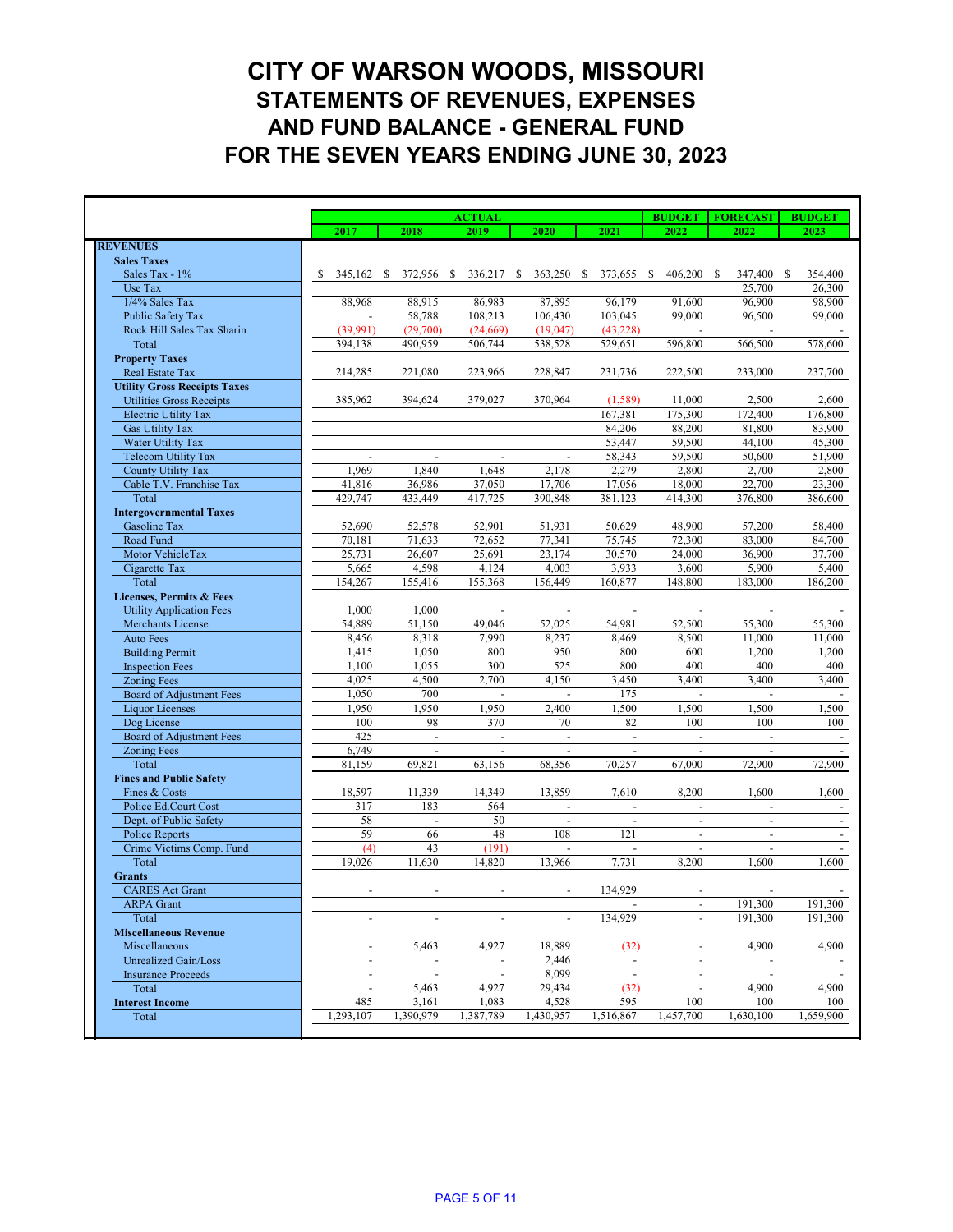|                                           |                          |                | <b>ACTUAL</b>   |              |                       | <b>BUDGET</b>            | <b>FORECAST</b>          | <b>BUDGET</b> |
|-------------------------------------------|--------------------------|----------------|-----------------|--------------|-----------------------|--------------------------|--------------------------|---------------|
|                                           | 2017                     | 2018           | 2019            | 2020         | 2021                  | 2022                     | 2022                     | 2023          |
| <b>EXPENSES</b>                           |                          |                |                 |              |                       |                          |                          |               |
| Administrative                            |                          |                |                 |              |                       |                          |                          |               |
| <b>Salary City Clerk</b>                  | 57,365                   | 58,577         | 59,760          | 60,898       | 64,562                | 65,500                   | 65,500                   | 66,800        |
| Salaries/ Officials                       | 14,600                   | 14,100         | 14,100          | 11,329       | 21,804                | 13,800                   | 16,600                   | 16,600        |
| Profession Fees Admin.                    | 3,695                    | 3,974          | 2,579           | 2,601        | 2,436                 | 10,000                   | 15,000                   | 9,000         |
| Professional Fees Legal                   | 51,170                   | 68,536         | 47,018          | 44,788       | 55,943                | 72,600                   | 42,300                   | 30,300        |
| <b>Building Commissioner Fees</b>         | 6,400                    | 14,650         | 8,000           | 1,050        |                       | 8,900                    | 31,300                   | 35,200        |
| S.E.P.                                    | 3,155                    | 3,212          | 3,288           | 3,214        | 3,306                 | 3,400                    | 3,400                    | 3,500         |
| Printing & Pub.                           | 6,547                    | 6,513          | 1,686           | 3,844        | 6,389                 | 7,700                    | 2,700                    | 2,700         |
| Postage                                   | 1,004                    | 893            | 883             | 1,018        | 1,223                 | 1,100                    | 1,100                    | 1,100         |
| Meeting/Conf. Exp.                        | 1,103                    | 776            | 917             | 942          | 15,448                | 800                      | 1,100                    | 1,100         |
| Office Maint.                             | 1,169                    |                |                 | 643          | 835                   | 1,000                    | 500                      | 500           |
| Cont. Agreement                           |                          |                | 40              |              |                       |                          |                          |               |
| <b>Election Expense</b>                   | 999                      | 1,584          | 856             | 1,467        | 1,025                 | 1,300                    | 1,300                    | 1,300         |
| <b>Trash Removal</b>                      | 1,432                    |                | 200             |              |                       |                          |                          |               |
| Building Maint. Admin.                    | 3,318                    | 8,447          | 4,908           | 3,919        | 7,296                 | 7,200                    | 7,200                    | 7,200         |
| Office Supplies                           | 2,587                    | 1,155          | 1,797           | 2,233        | 1,445                 | 3,300                    | 3,300                    | 3,300         |
| Employee Ins.                             | 4,000<br>5,371           | 1,208<br>7,604 | 13,644<br>5,997 | 14,609<br>63 | 15,914<br>3,384       | 15,900<br>300            | 15,600<br>500            | 10,800<br>500 |
| <b>Workers Comp Insurance</b><br>FICA tax | 5,183                    |                | 5,348           | 5,192        | 7,251                 | 7,500                    | 7,500                    | 7,500         |
| Dues & Sub.                               | 2,934                    | 5,268<br>2,335 | 2,550           | 2,790        | 2,128                 | 2,200                    | 2,200                    | 2,200         |
| Misc.                                     | 4,893                    | 5,662          | 4,005           | 2,522        | (1,038)               | 1,000                    | 1,000                    | 1,000         |
| <b>Computer Expense</b>                   | 49                       | 39             | 45              | 110          | 270                   | 300                      | 300                      | 300           |
| <b>Computer Expense</b>                   | 1,032                    | 1,044          | 1,044           | 884          | 1,235                 | 1,100                    | 1,400                    | 1,400         |
| <b>Fall Festival Costs</b>                | 7,165                    | 8,030          | 8,854           | 8,798        |                       | 8,700                    | 9,300                    | 11,000        |
| Total                                     | 185,171                  | 213,608        | 187,519         | 172,913      | 210,856               | 233,600                  | 229,100                  | 213,300       |
| <b>Public Works</b>                       |                          |                |                 |              |                       |                          |                          |               |
| <b>Salaries Public Works</b>              | 11,962                   | 10,877         | 25,936          | 29,534       | 13,769                | 35,000                   | 14,600                   | 15,300        |
| S.E.P.                                    | 676                      | 599            | 1,427           | 1,294        | 704                   | 1,800                    | 800                      | 900           |
| <b>Gas Company</b>                        | 673                      | 436            | 456             | 378          | 437                   | 400                      | 400                      | 400           |
| Electricity                               | 1,107                    | 2,004          | 1,814           | 1,568        | 1,805                 | 1,800                    | 1,800                    | 1,800         |
| Telephone                                 | 522                      | 517            | 1,581           | 1,482        | 894                   | 900                      | 900                      | 900           |
| <b>Inspection/Permit Fees</b>             | 2,725                    | 1,031          | 188             |              |                       |                          | $\blacksquare$           |               |
| <b>Contractual Expenses</b>               | $\blacksquare$           | $\blacksquare$ | $\blacksquare$  | 1,509        | $\blacksquare$        | $\blacksquare$           | $\overline{\phantom{a}}$ |               |
| Employee Ins.                             | 4,387                    | 5,752          | 5,976           | 6,459        | (377)                 | (700)                    | 400                      | 400           |
| Insurance & Bonding                       |                          |                |                 | 1,168        | 7,902                 | 7,500                    | 7,500                    | 1,500         |
| PW Workers Comp                           | 895                      | 5,914          | 4,664           | 3,666        | 2,652                 | 3,600                    | 1,400                    | 1,500         |
| FICA tax                                  | 832                      | 746            | 1,900           | 2,177        | 1,053                 | 2,500                    | 1,100                    | 1,100         |
| Misc.<br><b>MSD</b>                       | 1,472                    | 1,670          | 6,012           | 808          | $\blacksquare$        | $\blacksquare$           | $\blacksquare$           | 31,000        |
| Public Works Vehicle Main                 | 164                      |                | 200<br>356      | 257          | $\blacksquare$<br>442 | $\overline{\phantom{a}}$ | $\blacksquare$           |               |
| Equipt. Maint. P.W.                       | 985                      | 335            | 2,738           | 1,392        | 69                    | 1,000                    | 1,000                    | 1,900         |
| Public Works- Gas & Oil                   | 1,035                    | 1,225          | 797             | 724          | 432                   | 400                      | 500                      | 500           |
| <b>Street Maintenance</b>                 | 2,765                    | 3,686          | 2,305           | 1,500        | 1,809                 | 1,700                    | 1,700                    | 1,700         |
| <b>MDNR</b> Permit Fee                    | 250                      | 250            |                 |              |                       | 300                      | 300                      | 300           |
| Pest Control                              | 1,466                    | 567            | 540             | 853          | 600                   | 800                      | 800                      | 800           |
| <b>Snow Removal</b>                       |                          |                | 5,510           |              | 4,208                 | 5,500                    | 4,300                    | 5,600         |
| Salt & Storage                            | 1,433                    | 2,867          | 3,460           | 1,938        | 4,593                 | 4,800                    | 1,500                    | 1,500         |
| Sm. Tools & Supplies P.W                  | 1,228                    | 2,875          | 2,587           | 1,273        | 345                   | 1,000                    | 1,000                    | 1,900         |
| Materials                                 | 373                      | 229            | 607             | 490          | 203                   | 500                      | 500                      | 500           |
| Signs & Posts                             |                          | 30             | 1,301           | 1,148        | 230                   | 500                      | 500                      | 500           |
| Vehicle P.W. Maintenance                  | 2,126                    | 8,554          | 594             | 9            | 1,180                 | 1,300                    | 1,300                    | 1,300         |
| <b>Engineering Services</b>               | $\overline{\phantom{a}}$ |                |                 | 1,195        | 9,504                 | 60,000                   | 31,300                   | 70,000        |
| Tree Fund                                 |                          |                | 100             |              |                       |                          |                          |               |
| Trees & Shrubs P.W.                       | 1,275                    |                |                 |              |                       |                          | 1,100                    | 1,100         |
| Total                                     | 38,351                   | 50,163         | 71,049          | 60,824       | 52,454                | 130,600                  | 74,700                   | 142,400       |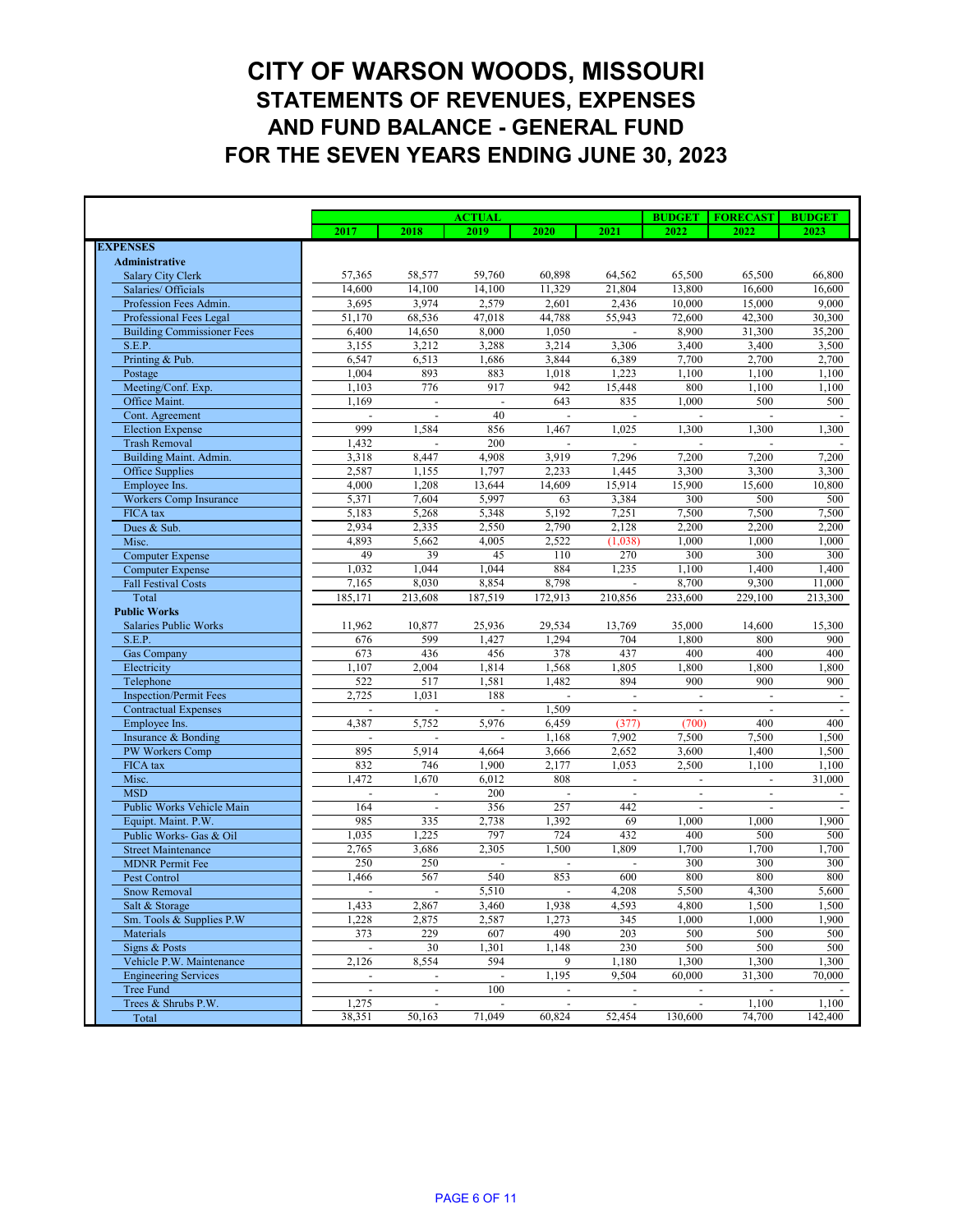|                                                              |                  |                          | <b>ACTUAL</b>            |                      |                              | <b>BUDGET</b>                    | <b>FORECAST</b>          | <b>BUDGET</b>    |
|--------------------------------------------------------------|------------------|--------------------------|--------------------------|----------------------|------------------------------|----------------------------------|--------------------------|------------------|
|                                                              | 2017             | 2018                     | 2019                     | 2020                 | 2021                         | 2022                             | 2022                     | 2023             |
| <b>City Wide</b>                                             |                  |                          |                          |                      |                              |                                  |                          |                  |
| <b>Electricity-Gas</b>                                       | 4,785            | 5,637                    | 5,743                    | 5,150                | 4,555                        | 5,000                            | 5,100                    | 5,100            |
| Telephone                                                    | 1,720            | 1,980                    | 5,071                    | 2,462                | 1,928                        | 3,500                            | 2,400                    | 2,400            |
| Auditing                                                     | 10,600           | 10,750                   | 10,900                   | 11,000               | 12,545                       | 11,400                           | 11,500                   | 11,500           |
| Rent                                                         | 18,210           | 18,525                   | 18,918                   | 19,350               | 19,833                       | 19,900                           | 19,900                   | 20,700           |
| Insurance & Bonding<br>Website                               | 1,124<br>5,060   | 14,461<br>23,783         | 873<br>18,804            | 734<br>20,401        | 6,282<br>20,650              | 5,400<br>23,200                  | 200<br>20,400            | 14,000<br>20,400 |
| <b>Electricity-Gas</b>                                       | 4,896            | 4,834                    | 5,827                    | 5,038                | 4,520                        | 4,500                            | 5,300                    | 5,300            |
| Telephone                                                    | 5,481            | 5,927                    | 8,002                    | 8,602                | 8,274                        | 5,500                            | 6,900                    | 6,900            |
| Office Maint.                                                |                  |                          | 72                       | 314                  | 921                          | 500                              | 1,100                    | 1,100            |
| Rent                                                         | 18,210           | 18,525                   | 18,918                   | 19,350               | 19,833                       | 17,500                           | 20,200                   | 21,000           |
| <b>Building Maint.</b>                                       | 200              | 1,436                    | 1,364                    | 2,871                | 2,508                        | 500                              | 3,200                    | 3,200            |
| Total                                                        | 70,286           | 105,858                  | 94,492                   | 95,272               | 101,849                      | 96,900                           | 96,200                   | 111,600          |
| Court                                                        |                  |                          |                          |                      |                              |                                  |                          |                  |
| <b>Salary Prosecutor</b><br><b>Salaries Court Clerk</b>      | 1,600<br>11,498  | 2,200<br>10,202          | 2,400<br>6,311           | 2,000<br>250         | 1,600<br>$\overline{a}$      | 2,400<br>$\sim$                  | 3,600                    | 3,600            |
| Salaries Judge                                               | 4,200            | 3,200                    | 3,000                    | 2,000                | 3,750                        | 4,000                            | 3,000                    | 3,000            |
| Professional Fees Court                                      |                  |                          | 18,000                   | 11,100               | 9,346                        | 11,600                           | 11,800                   | 12,800           |
| Printing & Pub.                                              | 229              | 837                      | 14                       | 613                  | 74                           |                                  | 200                      | 200              |
| Postage                                                      | 453              | 44                       | 123                      | $\blacksquare$       | $\overline{\phantom{a}}$     | $\blacksquare$                   | $\blacksquare$           |                  |
| Meeting/Conf. Exp.                                           | 372              | 325                      |                          |                      | $\blacksquare$               | $\overline{a}$                   | $\blacksquare$           |                  |
| Office Supplies                                              | 275              | 179                      | 132                      | $\blacksquare$       | $\blacksquare$               | $\blacksquare$                   | $\mathbf{r}$             |                  |
| Employee Ins.                                                | $\blacksquare$   | $\blacksquare$           | $\overline{\phantom{a}}$ | $\blacksquare$       | 10                           | $\overline{\phantom{a}}$         | $\blacksquare$           |                  |
| <b>Workers Comp Insurance</b>                                | 895              | $\overline{\phantom{a}}$ | $\sim$                   | $\blacksquare$       | $\qquad \qquad \blacksquare$ | $\blacksquare$                   | $\sim$                   |                  |
| FICA tax<br>Dues & Sub.                                      | 1,048<br>17      | 967<br>103               | 665                      | 15<br>$\blacksquare$ | $\blacksquare$<br>25         | $\blacksquare$<br>$\overline{a}$ | $\sim$<br>$\blacksquare$ | $\blacksquare$   |
| Misc.                                                        | 627              | 824                      | 92                       |                      | 39                           |                                  |                          |                  |
| <b>REJIS</b>                                                 | 4,137            | 4,137                    | 1,035                    | $\blacksquare$       | 14                           | $\overline{a}$                   | $\blacksquare$           |                  |
| <b>Computer Court</b>                                        |                  | 1,050                    |                          |                      |                              |                                  |                          |                  |
| Total                                                        | 25,351           | 24,069                   | 31,772                   | 15,979               | 14,858                       | 18,000                           | 18,600                   | 19,600           |
| Fire                                                         | 236,930          | 238,781                  | 242,420                  | 246,255              | 250,858                      | 256,700                          | 260,500                  | 278,500          |
| <b>Police</b>                                                |                  |                          |                          |                      |                              |                                  |                          |                  |
| <b>Salaries Police</b>                                       | 319,877          | 331,652                  | 359,189                  | 359,540              | 375,625                      | 372,000                          | 383,000                  | 400,000          |
| Part Time Police<br>S.E.P.                                   | 17,570<br>17,586 | 22,470<br>18,174         | 15,900<br>19,261         | 33,871<br>19,010     | 42,155<br>19,302             | 40,000<br>20,000                 | 35,000<br>20,000         | 35,000<br>21,700 |
| Printing & Pub.                                              | 166              | 1,251                    |                          | 353                  | 83                           | 300                              |                          | 200              |
| Postage                                                      | 842              | 889                      | 582                      | 1,045                | 871                          | 300                              | 500                      | 500              |
| Meeting/Conf. Exp.                                           | 160              | 299                      | 1,039                    | 574                  | 248                          | 1,100                            | 1,200                    | 1,800            |
| Office Supplies                                              | 1,722            | 1,095                    | 1,882                    | 1,431                | 1,284                        | 2,500                            | 1,700                    | 2,200            |
| Employee Ins.                                                | 73,441           | 87,834                   | 93,392                   | 110,112              | 116,705                      | 136,500                          | 125,400                  | 95,000           |
| Insurance & Bonding                                          |                  |                          |                          | 3,289                | 15,442                       | 13,100                           | 13,400                   | 13,400           |
| <b>Workers Comp Insurance</b>                                | 76,986           | 55,765                   | 43,974                   | 32,824               | 25,001                       | 16,500                           | 16,500                   | 16,500           |
| FICA tax<br>Dues & Sub.                                      | 24,240<br>725    | 25,022<br>855            | 26,689<br>915            | 28,038<br>1,230      | 28,895<br>1,110              | 28,900<br>1,000                  | 27,500<br>1,400          | 33,700<br>1,400  |
| Misc.                                                        | 201              | 1,898                    | 612                      | 1,468                | 4,278                        | 1,500                            | 2,200                    | 2,500            |
| Police Vehicle Maint.                                        | 13,013           | 9,681                    | 8,673                    | 15,177               | 10,667                       | 6,000                            | 13,000                   | 8,000            |
| Police Equipt. Maint.                                        | 1,899            | 1,690                    | 2,447                    | 3,397                | 3,212                        | 3,800                            | 1,300                    | 3,500            |
| Prisoner Maintenance                                         | $\blacksquare$   | 30                       |                          | $\blacksquare$       |                              | 100                              | 100                      | 100              |
| <b>REJIS</b>                                                 | 14,601           | 15,031                   | 14,908                   | 16,048               | 18,440                       | 16,000                           | 17,000                   | 17,700           |
| Police Gas & Oil                                             | 9,952            | 10,312                   | 11,347                   | 10,586               | 9,151                        | 15,000                           | 12,000                   | 18,200           |
| <b>Uniform Allowance</b>                                     | 4,179            | 5,850                    | 7,621                    | 4,799                | 6,203                        | 5,400                            | 6,900                    | 5,900            |
| Po. Education & Training<br><b>PoliceCommunity Relations</b> | 2,220<br>241     | 3,089<br>129             | 1,648<br>363             | 2,444<br>462         | 3,868<br>60                  | 8,000<br>500                     | 4,100<br>500             | 5,000<br>500     |
| <b>Wellness Program</b>                                      |                  |                          | 500                      |                      |                              |                                  |                          |                  |
| Other                                                        | 500              |                          |                          |                      | 732                          |                                  |                          |                  |
| Total                                                        | 580,121          | 593,016                  | 610,942                  | 645,699              | 683,332                      | 688,500                          | 683,500                  | 683,600          |
| <b>Total Expenses</b>                                        | 1,136,210        | 1,225,495                | 1,238,194                | 1,236,942            | 1,314,207                    | 1,424,300                        | 1,362,600                | 1,449,000        |
| <b>Excess (deficiency) of revenues over</b>                  |                  |                          |                          |                      |                              |                                  |                          |                  |
| (under) expenses                                             | 156,897          | 165,484                  | 149,595                  | 194,016              | 202,660                      | 33,400                           | 267,500                  | 210,900          |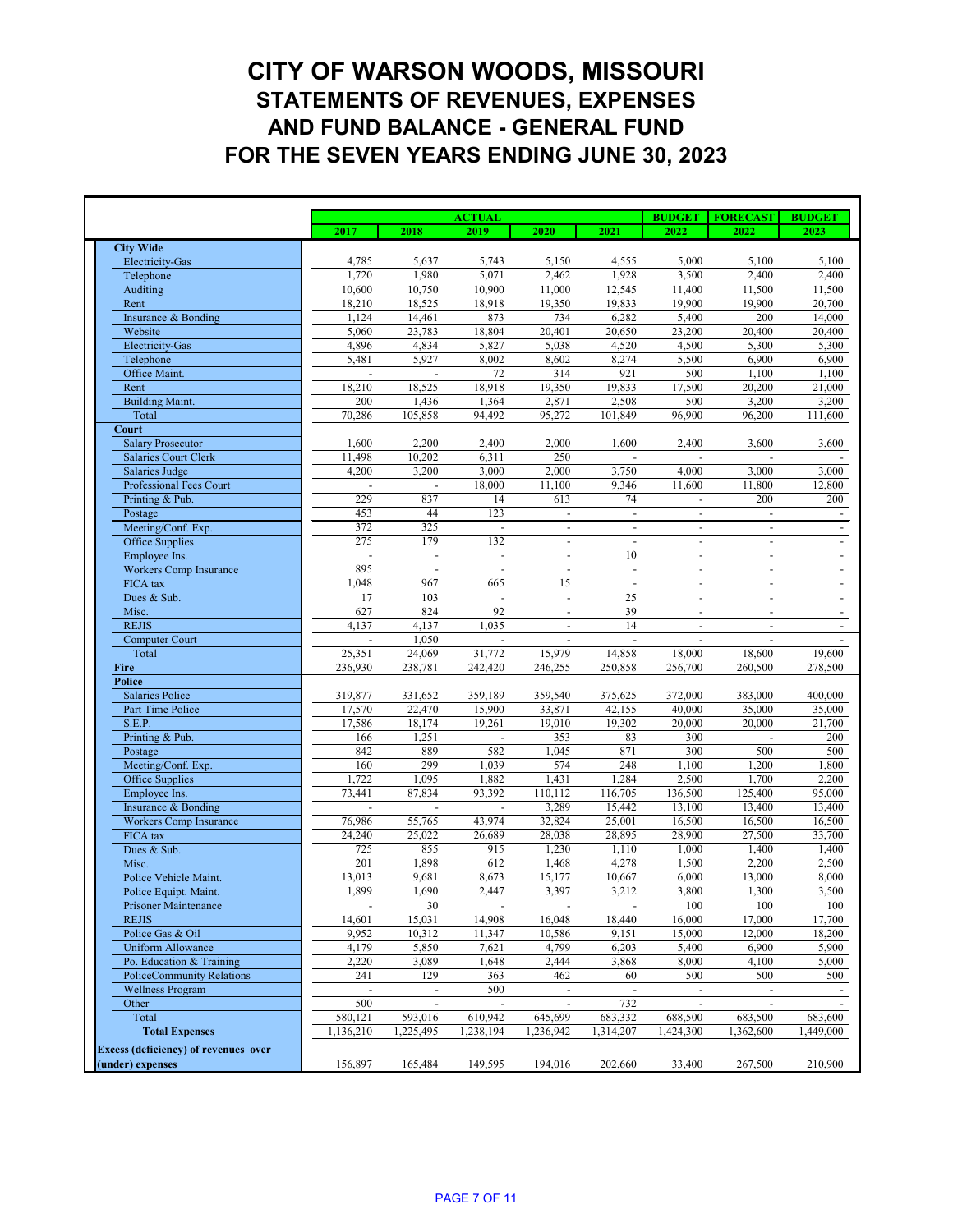|                                                                          |           |           | <b>ACTUAL</b> |             |             | <b>BUDGET</b>            | <b>FORECAST</b>          | <b>BUDGET</b> |
|--------------------------------------------------------------------------|-----------|-----------|---------------|-------------|-------------|--------------------------|--------------------------|---------------|
|                                                                          | 2017      | 2018      | 2019          | <b>2020</b> | 2021        | 2022                     | 2022                     | 2023          |
| <b>OTHER SOURCES(USES) OF FUNDS</b><br>Transfer From General / (To) CIST | (54,093)  | (11, 449) |               |             |             |                          |                          |               |
| Transfer From General / (To) Parks                                       | (125,000) | (45,757)  | (57,082)      | (68, 164)   | 24,959      |                          | $\sim$                   | (1,000)       |
| <b>Total Transfers</b>                                                   | (179,093) | (57,206)  | (57,082)      | (68, 164)   | 24,959      | $\overline{\phantom{a}}$ | $\overline{\phantom{0}}$ | (1,000)       |
| <b>CHANGE IN FUND BALANCE</b>                                            | (22,196)  | 108,277   | 92,513        | 125,852     | 227,619     | 33,400                   | 267,500                  | 209,900       |
| <b>FUND BALANCE -</b><br>Prior Perod Adjustment                          |           |           |               |             |             |                          |                          |               |
| Beginning of Year                                                        | 708,147   | 685,951   | 794,229       | 886,742     | 1,012,593   | 1,240,212                | 1,240,212                | 1,507,712     |
| End of Year                                                              | 685,951   | 794,229   | 886,742       | \$1,012,593 | \$1,240,212 | \$1,273,612              | 1,507,712                | 1,717,612     |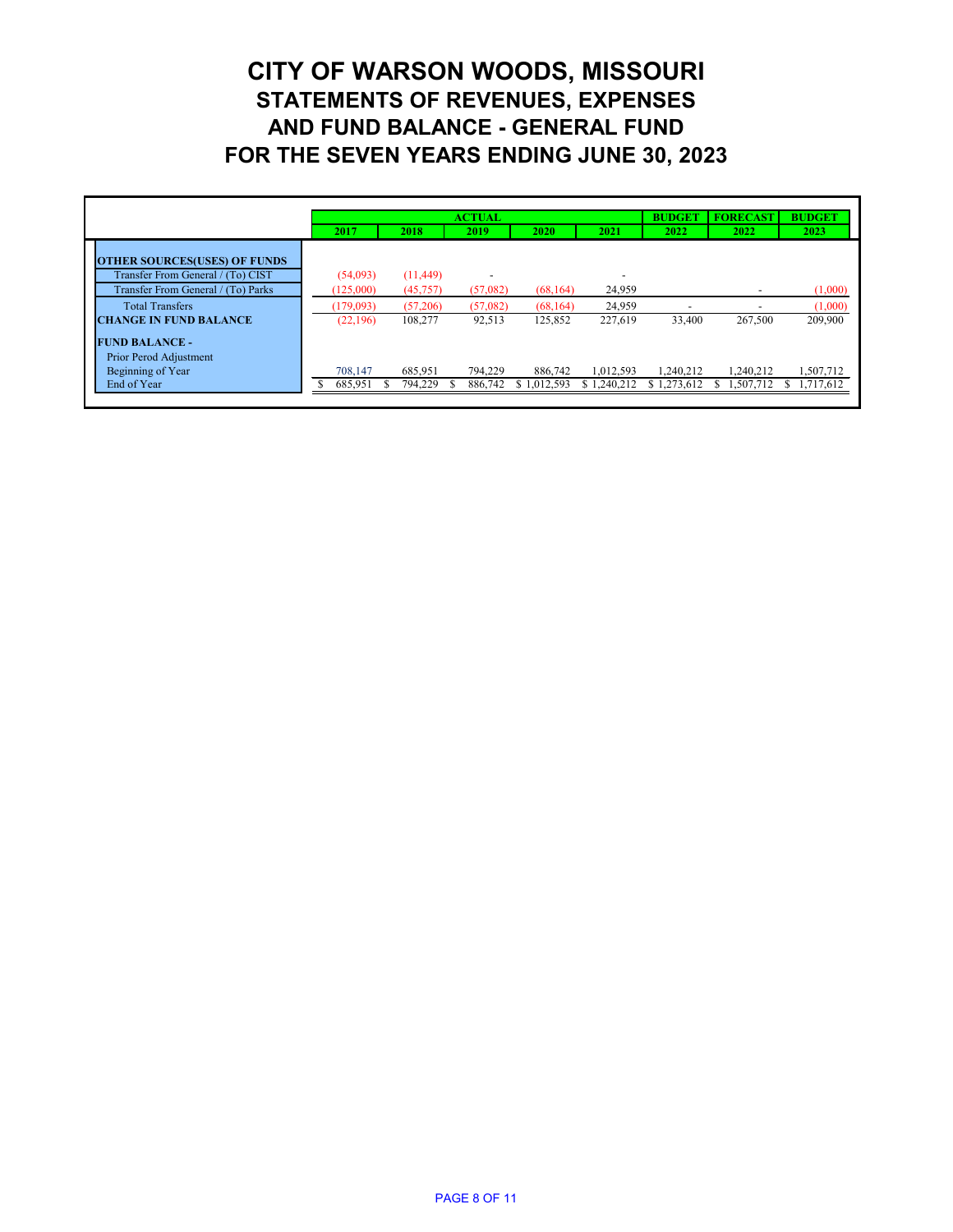|                                                     |                                    |                          | <b>ACTUAL</b>            |                          |                          | <b>BUDGET</b>            | <b>BUDGET</b>            |              |
|-----------------------------------------------------|------------------------------------|--------------------------|--------------------------|--------------------------|--------------------------|--------------------------|--------------------------|--------------|
|                                                     | 2017                               | 2018                     | 2019                     | 2020                     | 2021                     | 2022                     | <b>FORECAST</b><br>2022  | 2023         |
|                                                     |                                    |                          |                          |                          |                          |                          |                          |              |
| <b>REVENUES</b>                                     |                                    |                          |                          |                          |                          |                          |                          |              |
| <b>Sales Taxes</b><br>SWLP Sales Tax - 1/2%         |                                    |                          |                          |                          |                          |                          |                          |              |
| <b>Licenses, Permits &amp; Fees</b>                 | <sup>\$</sup><br>207,691 \$        | 205,395 \$               | 203,100 \$               | 205,641 \$               | 224,639 \$               | 224,400 \$               | 226,200 \$               | 230,800      |
| <b>Tennis Permits</b>                               |                                    |                          |                          |                          |                          |                          |                          |              |
| <b>Grants</b>                                       |                                    |                          |                          |                          |                          |                          |                          |              |
| Park Grant                                          | 265,000                            | $\overline{\phantom{a}}$ |                          |                          |                          |                          |                          |              |
| <b>Miscellaneous Revenue</b>                        | 5,000                              | 5,000                    | $\overline{\phantom{a}}$ | $\blacksquare$           | $\overline{\phantom{a}}$ | $\blacksquare$           | $\sim$                   |              |
| <b>Interest Income</b>                              |                                    |                          |                          |                          |                          |                          |                          |              |
| <b>TOTAL REVENUE</b>                                | 477,691                            | 210,395                  | 203,100                  | 205,641                  | 224,639                  | 224,400                  | 226,200                  | 230,800      |
|                                                     |                                    |                          |                          |                          |                          |                          |                          |              |
| <b>EXPENSES</b>                                     |                                    |                          |                          |                          |                          |                          |                          |              |
| <b>Administrative</b>                               |                                    |                          |                          |                          |                          |                          |                          |              |
| Bond Admin. Fees                                    | 1,908                              | 1,908                    |                          |                          |                          | 2,000                    | 2,000                    | 2,000        |
| <b>Park Operations</b><br>Salaries-Park Maintenance | 37,690                             | 34,572                   | 77,995                   | 88,572                   | 41,332                   | 63,600                   | 45,900                   | 46,800       |
| <b>Salaries Part Time Parks</b>                     |                                    | 11,355                   |                          |                          |                          |                          |                          | 20,000       |
| Professional Fees                                   | 7,168                              | 15,691                   |                          | 1,779                    | 3,981                    | 7,900                    | 7,900                    | 7,900        |
| S.E.P.                                              | 2,028                              | 1,797                    | 4,284                    | 3,882                    | 2,115                    | 3,400                    | 2,400                    | 2,500        |
| <b>Gas Company</b>                                  |                                    | $\overline{\phantom{a}}$ |                          |                          |                          |                          |                          |              |
| Electricity                                         | 3,924                              | 3,789                    | 3,869                    | 3,067                    | 2,425                    | 2,400                    | 3,200                    | 3,200        |
| <b>Contractual Expense</b>                          | 70,449                             | $\overline{a}$           | 6,065                    |                          |                          |                          |                          |              |
| <b>Employee Insurance</b>                           | 13,274                             | 17,269                   | 17,637                   | 19,120                   | (1, 557)                 |                          | 1,700                    | 1,700        |
| Insurance                                           | $\sim$                             | $\mathbf{r}$             | $\blacksquare$           | 63                       | 9,235                    | 17,300                   | 17,300                   | 18,200       |
| <b>Workers Comp</b>                                 | 5,371                              | 15,209                   | 11,993                   | 6,253                    | 6,819                    | 6,100                    | 6,100                    | 6,400        |
| FICA tax                                            | 2,621                              | 3,194                    | 5,700                    | 6,532                    | 3,160                    | 4,600                    | 5,000                    | 5,100        |
| Misc                                                | 2,757                              | 618                      | 1,000                    | 143                      | 36                       | 1,000                    | 1,000                    | 1,000        |
| Vehicle Maintenance                                 | 2,033<br>1,295                     | 5,007<br>1,124           | 624<br>2,517             | 725<br>3,429             | $\blacksquare$<br>2,920  | 3,400                    | 3,400                    |              |
| <b>Equipment Maintenance</b><br>Gas & Oil           | 785                                | 654                      | 2,330                    | 2,198                    | 658                      | 700                      | 700                      | 3,400<br>700 |
| Park Maintenance                                    | 2,437                              | 4,733                    | 7,668                    | 16,784                   | 10,927                   | 9,400                    | 9,400                    | 9,400        |
| Pest Control                                        | 2,295                              | 1,500                    | 1,857                    | 1,500                    | 1,500                    | 2,300                    | 2,300                    | 2,300        |
| <b>Small Tools</b>                                  | 1,436                              | 112                      | 186                      |                          |                          |                          |                          |              |
| Materials                                           | 1,445                              |                          | 109                      | 518                      | 18                       | $\blacksquare$           | $\blacksquare$           |              |
| Tree Fund                                           | 127                                |                          |                          | $\sim$                   | $\blacksquare$           | $\blacksquare$           | $\overline{\phantom{a}}$ |              |
| Trees & Shrubs                                      | 8,155                              | 4,900                    | 6,752                    | 142                      | $\blacksquare$           | 500                      | 500                      | 500          |
| Tennis Court Repair                                 | $\overline{\phantom{a}}$           | 2,000                    |                          |                          | $\blacksquare$           | $\blacksquare$           | $\blacksquare$           |              |
| PM - Other                                          |                                    |                          |                          | 4,435                    | $\blacksquare$           |                          |                          |              |
| Total                                               | 165,289                            | 123,526                  | 150,586                  | 159,143                  | 83,803                   | 122,600                  | 106,800                  | 131,100      |
| <b>Capital Additions</b>                            |                                    |                          |                          |                          |                          |                          |                          |              |
| <b>Equipment Capital Outlay</b>                     | 200                                | (2)                      | 4,567                    | 21                       | 35                       | 700                      | 700                      | 700          |
| Parks Projects<br>Land purchase                     | 50,116<br>$\overline{\phantom{a}}$ | 105,820                  | 111                      | $\blacksquare$           | $\blacksquare$           | $\overline{\phantom{a}}$ | $\overline{\phantom{a}}$ |              |
| Park Improvements                                   |                                    | 8,925                    | (440)                    | 438                      | 204                      |                          | $\blacksquare$           |              |
| Total                                               | 50,317                             | 114,743                  | 4,238                    | 459                      | 239                      | 700                      | 700                      | 700          |
| <b>Debt Service</b>                                 |                                    |                          |                          |                          |                          |                          |                          |              |
| <b>DS</b> Principal                                 | 70,000                             | 70,000                   | 75,000                   | $\overline{\phantom{a}}$ | 80,000                   | 85,000                   | 85,000                   | 95,000       |
| <b>DS</b> Interest                                  | 45,202                             | 42,630                   | 40,058                   | $\overline{\phantom{a}}$ | 34,545                   | 31,600                   | 31,600                   | 25,900       |
| Total                                               | 115,202                            | 112,630                  | 115,058                  | 114,209                  | 114,545                  | 116,600                  | 116,600                  | 120,900      |
| <b>Total Expenses</b>                               | 332,716                            | 352,807                  | 269,882                  | 273,811                  | 198,587                  | 241,900                  | 226,100                  | 254,700      |
| <b>Excess (deficiency) of revenues over</b>         |                                    |                          |                          |                          |                          |                          |                          |              |
| (under) expenses                                    | 144,975                            | (142, 412)               | (66, 782)                | (68,170)                 | 26,052                   | (17,500)                 | 100                      | (23,900)     |
|                                                     |                                    |                          |                          |                          |                          |                          |                          |              |
| <b>OTHER SOURCES(USES) OF FUNDS</b>                 |                                    |                          |                          |                          |                          |                          |                          |              |
| <b>Transfer From General</b>                        | 125,000                            | 45,757                   | 57,082                   | 68,164                   | (24,959)                 |                          |                          | 1,000        |
| <b>CHANGE IN FUND BALANCE</b>                       | 269,975                            | (96, 655)                | (9,700)                  | (6)                      | 1,093                    | (17,500)                 | 100                      | (22,900)     |
| <b>FUND BALANCE -</b>                               |                                    |                          |                          |                          |                          |                          |                          |              |
| Beginning of Year                                   | (163, 620)                         | 106,355                  | 9,700                    | $\boldsymbol{0}$         | (6)                      | 1,087                    | 1,087                    | 1,187        |
| End of Year                                         | 106,355 \$<br>$\mathbb{S}$         | 9,700 \$                 | 0 <sup>5</sup>           | $(6)$ \$                 | $1,087$ \$               | $(16, 413)$ \$           | $1,187$ \$               | (21,713)     |
|                                                     |                                    |                          |                          |                          |                          |                          |                          |              |

## **CITY OF WARSON WOODS, MISSOURI - PARK AND STORMWATER FUND STATEMENTS OF REVENUES, EXPENSES AND FUND BALANCE FOR THE SEVEN FISCAL YEARS ENDING JUNE 30, 2023**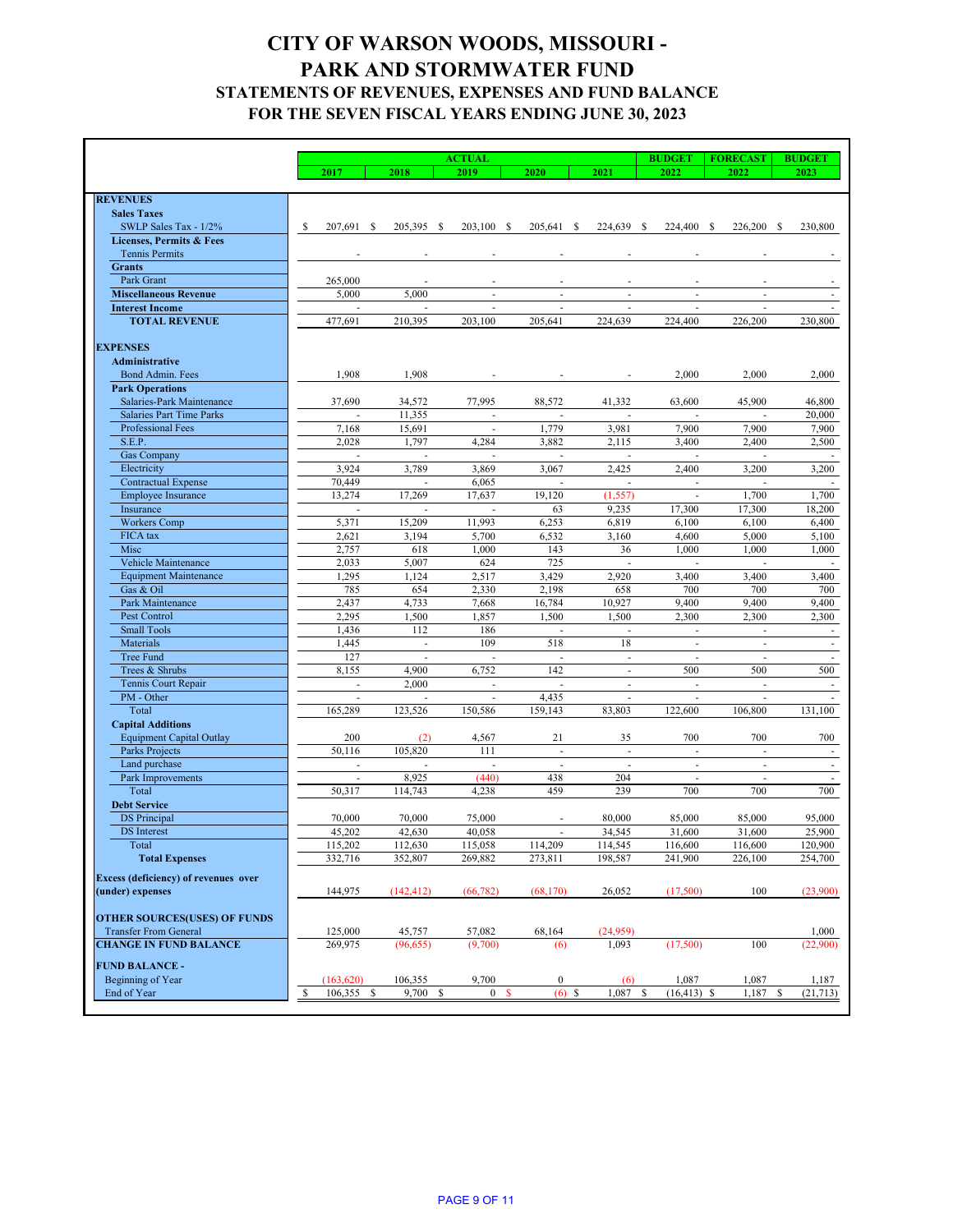## **CITY OF WARSON WOODS, MISSOURI - CAPITAL IMPROVEMENTS FUND STATEMENTS OF REVENUES, EXPENSES AND FUND BALANCE FOR THE SEVEN FISCAL YEARS ENDING JUNE 30, 2023**

|                                             |                |                | <b>ACTUAL</b> |           |           |           | <b>BUDGET FORECAST BUDGET</b> |           |
|---------------------------------------------|----------------|----------------|---------------|-----------|-----------|-----------|-------------------------------|-----------|
|                                             | 2017           | 2018           | 2019          | 2020      | 2021      | 2022      | 2022                          | 2023      |
|                                             |                |                |               |           |           |           |                               |           |
| <b>REVENUES</b>                             |                |                |               |           |           |           |                               |           |
| <b>Sales Taxes</b>                          |                |                |               |           |           |           |                               |           |
| Capital Improvements - 1/2%                 | \$176,533      | \$174,587      | \$172,604     | \$174,794 | \$190,924 | \$133,500 | \$227,300                     | \$231,900 |
| Rock Hill Sales Tax Sharing                 | $\blacksquare$ | (11,227)       | (10,062)      | (5,715)   | (17,566)  |           |                               |           |
| <b>TOTAL REVENUE</b>                        | 176,533        | 163,360        | 162,542       | 169,079   | 173,358   | 133,500   | 227,300                       | 231,900   |
|                                             |                |                |               |           |           |           |                               |           |
| <b>EXPENSES</b>                             |                |                |               |           |           |           |                               |           |
| <b>Capital Additions</b>                    |                |                |               |           |           |           |                               |           |
| <b>Police Vehicles</b>                      |                | 30,436         | 55            | 64        | 37,583    | 41,000    |                               | 41,000    |
| <b>Street Improvements</b>                  | 182,177        | 116,839        | 53,300        | 87,660    | 96,862    | 120,000   | 90,000                        | 90,000    |
| <b>Computer Expense</b>                     | 3,209          | 2,896          | 1,327         | 3,340     | 1,836     | 2,500     | 3,500                         | 3,500     |
| <b>Communication Equipt. Po</b>             | 1,165          | 657            | 1,112         | 653       | 207       | 1,000     | 500                           | 500       |
| Equip. Cap. Outlay                          | 1,758          | 2,021          | 1,722         | 2,118     | 1,930     | 5,000     | 1,300                         | 4,000     |
| Professional fees Street                    | 42,317         | 21,953         | 19,554        | 6,063     | 16,750    | 23,400    | 10,000                        | 40,000    |
| Equip. Cap. Outlay                          |                | 8              | 155           | 436       | 55        | 200       | 25,000                        | 25,000    |
| <b>TOTAL EXPENSES</b>                       | 230,626        | 174,810        | 79,133        | 100,334   | 157,398   | 193,100   | 130,300                       | 204,000   |
| <b>Excess (deficiency) of revenues over</b> |                |                |               |           |           |           |                               |           |
| (under) expenses                            | (54,093)       | (11, 449)      | 83,409        | 68,745    | 15,960    | (59,600)  | 97,000                        | 27,900    |
|                                             |                |                |               |           |           |           |                               |           |
| <b>OTHER SOURCES(USES) OF FUNDS</b>         |                |                |               |           |           |           |                               |           |
| <b>Transfer From General</b>                | 54,093         | 11,449         |               |           |           |           |                               |           |
| <b>CHANGE IN FUND BALANCE</b>               |                | $\blacksquare$ | 83,409        | 68,745    | 15,960    | (59,600)  | 97,000                        | 27,900    |
|                                             |                |                |               |           |           |           |                               |           |
| <b>FUND BALANCE -</b>                       |                |                |               |           |           |           |                               |           |
| Beginning of Year                           |                |                |               | 83,409    | 152,154   | 168,114   | 168,114                       | 265,114   |
| End of Year                                 | \$             | \$<br>$\sim$   | \$<br>83,409  | \$152,154 | \$168,114 | \$108,514 | \$265,114                     | \$293,014 |
|                                             |                |                |               |           |           |           |                               |           |